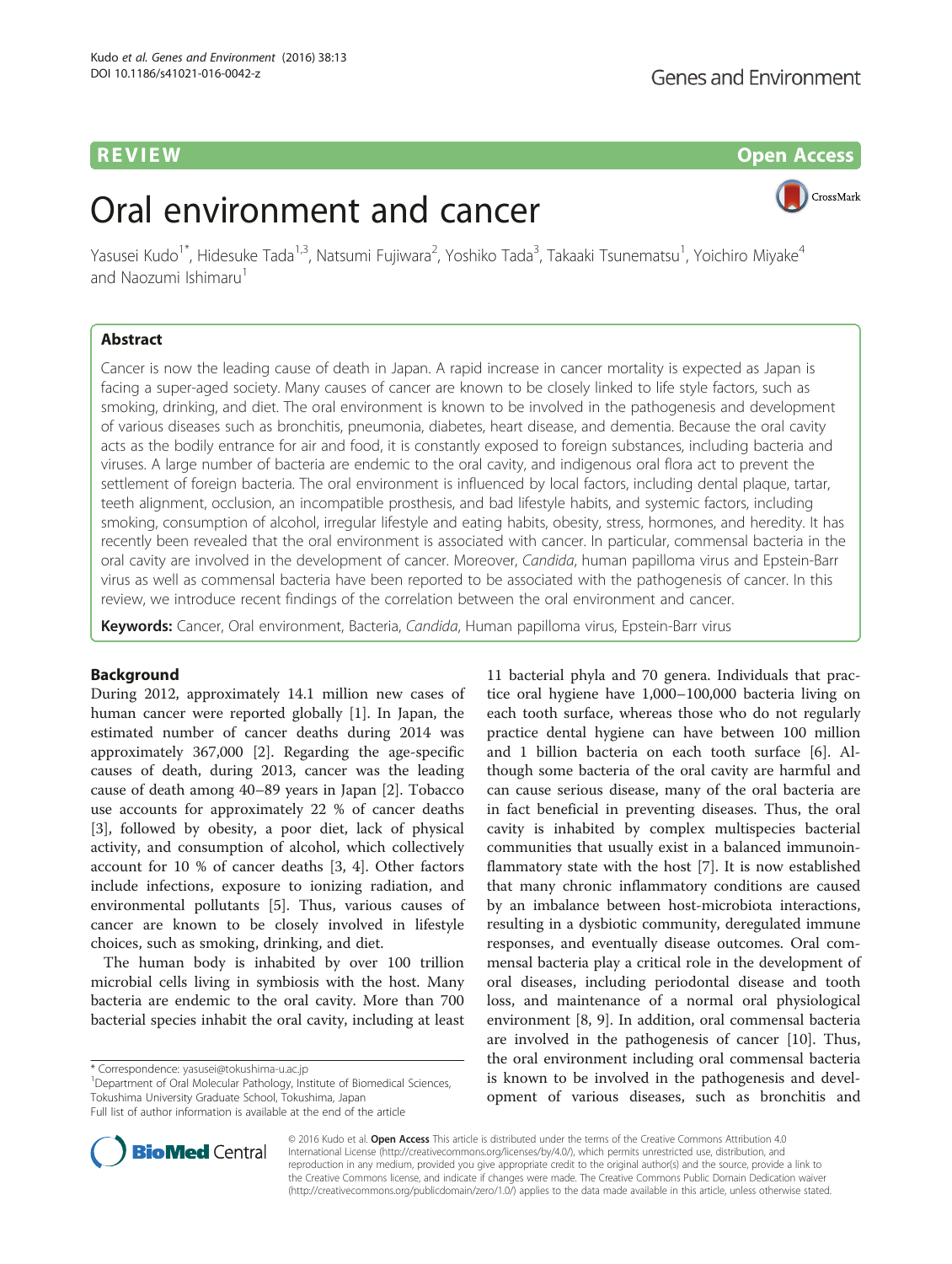pneumonia, diabetes, heart disease, and dementia. The oral environment is influenced by local factors, including dental plaque, tartar, teeth alignment, occlusion, an incompatible prosthesis, and bad lifestyle habits, and systemic factors, including smoking, consumption of alcohol, an irregular lifestyle, eating habits, obesity, stress, hormones, and heredity factors (Fig. 1). Majority of the causes of cancer are thought to be related to tobacco use and heavy alcohol consumption. In the oral environment, poor oral hygiene and viral and Candida infections can be risk factors for cancer.

# Oral bacteria and cancer

The link between oral infections and adverse systemic conditions has attracted a great deal of attention in the dental and medical fields. A major consequence of the systemic spread of oral commensals and pathogens to distant body sites has been the disruption of immune surveillance and homeostasis, resulting in the promotion or acceleration of pathogenic processes. Oral bacteria are involved in systemic infections and inflammation such as cardiovascular disease, adverse pregnancy outcomes, rheumatoid arthritis, aspiration pneumonia, inflammatory bowel disease, organ inflammations, and cancer (Fig. 1). Cumulative studies have revealed that oral bacteria are involved in the initiation or progression of certain cancers. Chronic or dysregulated inflammation contributes to tumor development, partly through the modulation of the tumor microenvironment [[11\]](#page-4-0). Epidemiological studies have shown that the risk of cancer is increased in people with periodontal disease or tooth loss caused by oral bacteria [\[12\]](#page-4-0). Oral diseases, including periodontitis, have been related to the risk of oral and gastrointestinal cancers, such as oral, esophageal, gastric and pancreatic cancers [\[13](#page-4-0), [14](#page-4-0)]. Although the underlying

mechanism for the associations between oral health status and cancers are not completely understood, it has been reported that Fusobacterium nucleatum and Porphyromonas gingivalis are involved in cancer development.

F. nucleatum, an anaerobic Gram-negative oral commensal, is associated with periodontitis, adverse pregnancy outcomes, cardiovascular disease, rheumatoid arthritis, inflammatory bowel disease, and colon cancer [[15\]](#page-4-0). This bacterial species is a key component of periodontal plaque because of its abundance and ability to coaggregate with other species in the oral cavity [\[16](#page-4-0), [17](#page-4-0)]. Elevated F. nucleatum levels were significantly detected in people with colon cancers compared with that in people with normal colon tissue [[18, 19](#page-4-0)]. The bacteria genera of Fusobacterium, Porphyromonas, Peptostreptococcus, and Mogibacterium were found to be enriched in the mucosa-adherent microbiota of people with colon cancer [\[20](#page-4-0)]. Moreover, the overabundance of Fusobacterium in people with colon cancer was positively associated with lymph node metastasis [[18\]](#page-4-0). In cases of colon cancer, a positive correlation between mRNA levels for several local cytokines and *Fusobacterium* species has been observed [[21](#page-4-0)]. Although the mechanism by which F. nucleatum might contribute to the pathogenesis of such a diverse clinical spectrum is unknown, recent studies have demonstrated the mechanisms of *F. nuclea* $tum$  in the involvement of colon cancer as follows: i)  $F$ . nucleatum induces oncogenic and inflammatory responses to stimulate growth of colon cancer cells through FadA adhesin via binding with E-cadherin and ensuing activation of  $\beta$ -catenin signaling [[22\]](#page-4-0), ii) F. nucleatum generate a proinflammatory microenvironment for the progression of colon cancer through the recruitment of tumor-infiltrating immune cells [[23\]](#page-4-0), and



teeth alignment, occlusion, an incompatible prosthesis, and bad lifestyle habits, and systemic factors, including smoking, consumption of alcohol, an irregular lifestyle, eating habits, obesity, stress, hormones, and heredity factors. The oral environment is involved in systematic diseases, such as diabetes, preterm birth and low birth weight, cancer, respiratory disease, cardiovascular disease and cerebrovascular disease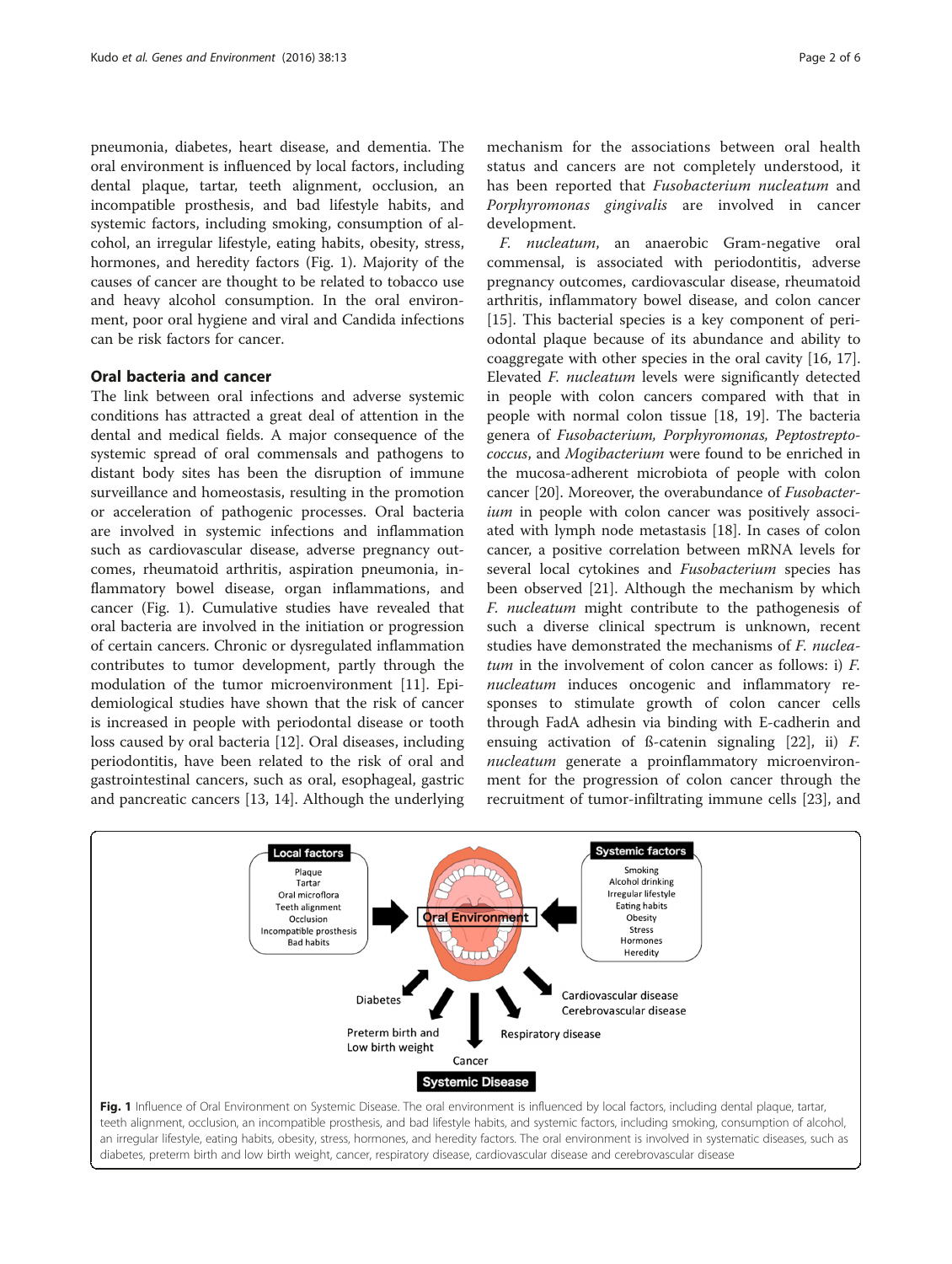iii) F. nucleatum interferes with the host immunity by engaging its bacterial protein Fap2 with the inhibitory immunoreceptor TIGIT on NK and T cells [\[24\]](#page-4-0) (Fig. 2).

Accumulated evidence has shown strong correlations between a number of chronic periodontal bacteria containing Prevotella, Porphyromonas and Streptococcus spp. and orodigestive cancer, including oral squamous cell carcinoma and pancreatic cancer [[25](#page-4-0)–[31\]](#page-4-0). P. gingivalis have an abundance of virulence factors and can be present in periodontal pockets. P. gingivalis has a major disruptive effect on local immune responses in the periodontal area [[7](#page-4-0)]. Moreover, it can survive within the oral epithelial tissues and can evade the host immune response [\[32](#page-4-0)–[37](#page-4-0)]. In vitro studies have demonstrated that i) P. gingivalis strains can induce the expression of the B7-H1 and B7-DC receptors in oral cancer cells, which might facilitate immune evasion by oral cancers [[38\]](#page-4-0) and ii) P. gingivalis activates the ERK1/2-Ets1, p38/HSP27, and PAR2/NF-kB pathways to induce proMMP9 expression, after which the proenzyme is activated by gingipains to promote cellular invasion of oral cancer cells [[39\]](#page-4-0). In primary cultures of gingival epithelial cells, P. gingivalis is strongly antiapoptotic and can suppress chemically induced apoptosis via activation of the Jak1/Akt/Stat3 signaling pathway [[40, 41](#page-4-0)], suggesting that the antiapoptotic effect of  $P$ . gingivalis may be involved in carcinogenesis. Thus, both P. gingivalis and F. nucleatum are involved in cancer progression via activation of cell signaling and/or facilitating immune evasion. However, the possible link between oral bacterium and cancer development remains to be investigated in molecular detail.

# Viral and Candida infection and cancer

Tobacco and alcohol are considered as major risk factors for cancer; however, viral and candidal infection is increasingly being identified to play significant roles in cancer development [[42\]](#page-4-0). Human papillomaviruses (HPVs) are small, double-stranded DNA viruses that induce hyperproliferative lesions in epithelial tissues [[43, 44](#page-4-0)]. More than 100 types of HPV have been identified. Among them, high-risk HPV types, including HPV type 16 (HPV-16), HPV-18, HPV-31, HPV-33, and HPV-42, induce lesions in the genital tract that can progress to malignancy [[44](#page-4-0)–[46\]](#page-4-0). HPV is the most common sexually transmitted viral infection and is well-known as the causative agent of cervical cancer. HPV infection has also been detected in the oral cavity. A large number of studies have demonstrated a 2–3-fold increase in the prevalence of HPV-driven oropharyngeal squamous cell carcinoma over the last three decades, particularly in North America and northern Europe [[47](#page-4-0)–[49\]](#page-4-0). Moreover, a recent review found that many studies have identified a high proportion of oral cancer with detectable HPV DNA [\[50](#page-4-0)]. Although the underlying reasons remain poorly understood, changes in sexual behavior, decreased rates of tonsillectomy performed in the pediatric population since the 70s, and progress in the diagnostic work-up and HPV testing assays have been proposed as the reasons [\[51](#page-4-0)–[55](#page-4-0)]. Considering current trends, it is estimated that high-risk HPVs, such as HPV16 and HPV18, cause premalignant lesions [\[54](#page-4-0), [55](#page-4-0)]. In the high-risk HPV types, E6 and E7 have been shown to function as oncoproteins [\[56](#page-4-0), [57](#page-4-0)]. E6 and E7 oncoproteins are the key drivers of tumorigenesis by inactivating the tumor suppressors pRb and p53 [[58](#page-4-0)].



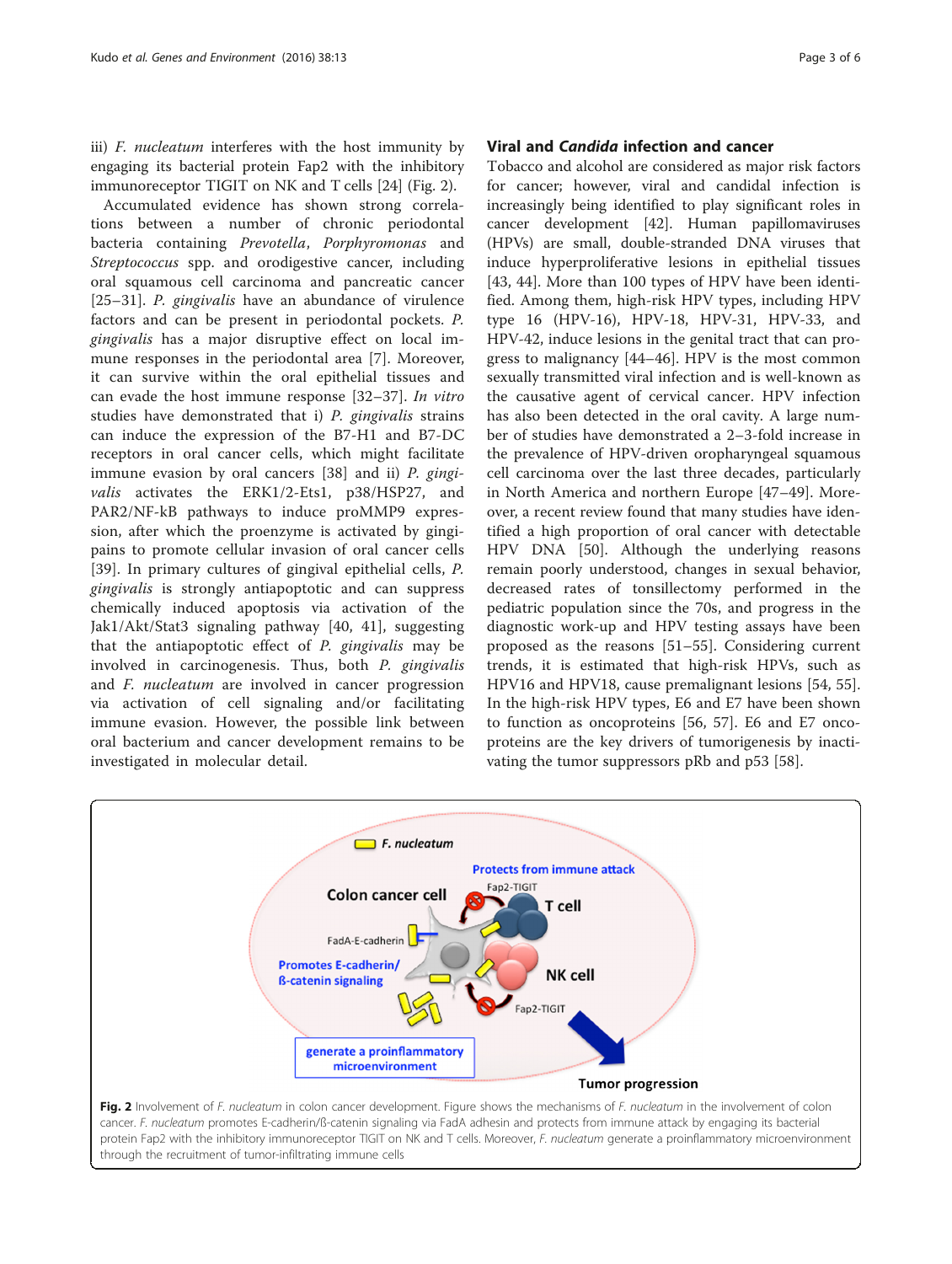<span id="page-3-0"></span>Epstein–Barr virus (EBV) causes infectious mononucleosis and oral hairy leukoplakia, and is associated with various types of lymphoid and epithelial malignancies. During 1964, Epstein et al. determined the causative agent of Burkitt's lymphoma to be a previously unknown member of the herpes family of viruses, later termed as EBV [[59](#page-4-0)]. Burkitt lymphoma can be classified into three forms, which differ in geographic distribution and EBV association: endemic, sporadic, and HIV associated Burkitt lymphoma. Among them, endemic Burkitt lymphoma is associated with EBV in over 95 % cases [[60\]](#page-5-0). Endemic Burkitt lymphoma is predominant in the equatorial belt of Africa and other parts of the world where malaria is hyperendemic [[60](#page-5-0)–[63](#page-5-0)]. On the other hand, although controversial, lymphoepithelial carcinoma and nasopharyngeal carcinoma may also be associated with EBV [\[64](#page-5-0)–[68\]](#page-5-0). The association between lymphoepithelial carcinoma and EBV appears to differ according to geographic areas, race, and affected organs. In general, the association of lymphoepithelial carcinoma with EBV is strong in the head and neck region, whereas it is relatively weak at other sites. Moreover, the association is strong in East Asia and relatively weak in western countries. To a great extent, EBV-mediated disruption of cell growth checkpoints relies on direct modulation of cytokine receptor signaling mechanisms and alterations in the expression levels of various cytokines [[69\]](#page-5-0). Moreover, EBV is associated with aggressive types of oral tumors, particularly in immunosuppressed patients [\[70](#page-5-0)]. Thus, EBV infection of the oral cavity is also associated with certain types of cancer. However, the pathogenesis of these tumors remains unclear.

Oropharyngeal candidiasis is an opportunistic infection primarily caused by Candida albicans, a ubiquitous fungal organism that is part of the normal microflora of the gastrointestinal and reproductive tracts. Candida species can be isolated as a commensal organism from the oral cavity in up to 80 % healthy individuals [\[71](#page-5-0)]. Depending on the host defense mechanisms or oral microenvironment, Candida species can transform from a harmless commensal species to pathogenic organisms causing oral mucosal infection [\[72](#page-5-0), [73\]](#page-5-0). Candida-associated denture stomatitis affects more than 25 % denture wearers  $[74]$  $[74]$  $[74]$ , and up to 90 %  $HIV<sup>+</sup>$  patients have had at least one episode of oropharyngeal candidiasis [\[75](#page-5-0)]. When dealing with a hyperplastic epithelial lesion of the oral mucosa in which presence of C. albicans is demonstrated, it is referred to by many as *Candida*-associated leukoplakia or others prefer the term "hyperplastic candidiasis." Chronic hyperplastic candidiasis showed a higher rate of malignant transformation on follow-up [[76\]](#page-5-0). Animal studies have shown that *Candida* can cause epithelial hyperplasia and cellular atypia [[77](#page-5-0)]. Strains of Candida can produce carcinogenic nitrosamine, N-

nitrosobenzylmethylamine [[78](#page-5-0)]. Thus certain strains of Candida play a key role in oncogene formation and initiation of cancer development [[77](#page-5-0)–[79](#page-5-0)]. However, the possible role of Candida in malignant transformation remains still unclear.

## Conclusion

Many of the causes of cancer are known to be closely linked to lifestyle factors, such as smoking, drinking, and diet. The oral environment is associated with the cause of various diseases, including cancer. The oral environment is influenced by various factors, including local and systemic factors. In the current review, in particular, we introduced the involvement of oral bacteria, funguses, and viruses in the development of cancer. During recent years, the role of oral care for the management of general health has been found to be important within the fields of medical and nursing care. Therefore, oral care for the management of the oral environment can be important for prevention of cancer.

#### Competing interests

The authors declare that they have no competing interests.

#### Authors' contributions

YK, HT, NF, YT, and TT wrote the manuscript. YM and NI was involved in the critical revision or supervision of the manuscript. All authors read and approved the final manuscript.

#### Acknowledgements

The authors thank Dr. Shinji Oikawa and Dr. Hiroyuki Kamiya, Organizers of The Open Symposium of the JEMS in 2015, and the Japanese Environmental Mutagen Society. The authors would like to thank Enago ([www.enago.jp\)](http://www.enago.jp/) for the English language review.

#### Author details

<sup>1</sup>Department of Oral Molecular Pathology, Institute of Biomedical Sciences, Tokushima University Graduate School, Tokushima, Japan. <sup>2</sup>Department of Oral Healthcare Promotion, Institute of Biomedical Sciences, Tokushima University Graduate School, Tokushima, Japan. <sup>3</sup>Tada Dental Clinic, Kakogawa, Japan. <sup>4</sup> Department of Oral Microbiology, Institute of Biomedical Sciences Tokushima University Graduate School, Tokushima, Japan.

### Received: 14 March 2016 Accepted: 19 April 2016 Published online: 01 August 2016

#### References

- 1. World Health Organization. The global and regional burden of cancer. In: Stewart BW, Wild CP, editors. World Cancer Report 2014. IARC Nonserial Publication. Chapter 1.1.
- 2. Center for Cancer Control and Information Services, National Cancer Canter, Japan: [http://ganjoho.jp/reg\\_stat/statistics/index.html.](http://ganjoho.jp/reg_stat/statistics/index.html) 2014. Accessed in February 2016.
- 3. "Cancer Fact sheet No.297". World Health Organization: [http://www.who.int/](http://www.who.int/mediacentre/factsheets/fs297/en/(2014) [mediacentre/factsheets/fs297/en/\(2014\)](http://www.who.int/mediacentre/factsheets/fs297/en/(2014). Accessed in in February 2016.
- 4. "Obesity and Cancer Risk". National Cancer Institute: [http://www.cancer.gov/](http://www.cancer.gov/about-cancer/causes-prevention/risk/obesity/obesity-fact-sheet#q3) [about-cancer/causes-prevention/risk/obesity/obesity-fact-sheet#q3](http://www.cancer.gov/about-cancer/causes-prevention/risk/obesity/obesity-fact-sheet#q3) (2012). Accessed in in February 2016.
- 5. Anand P, Kunnumakkara AB, Kunnumakara AB, Sundaram C, Harikumar KB, Tharakan ST, et al. Cancer is a preventable disease that requires major lifestyle changes. Pharm Res. 2008;25:2097–116.
- 6. Jane ES, Desrocher J. "Oral ecology." Technology Review (00401692) 100.1 (Jan. 1997): 48. Academic search premier. EBSCO. Provo, UT: Brigham Young University; 2008.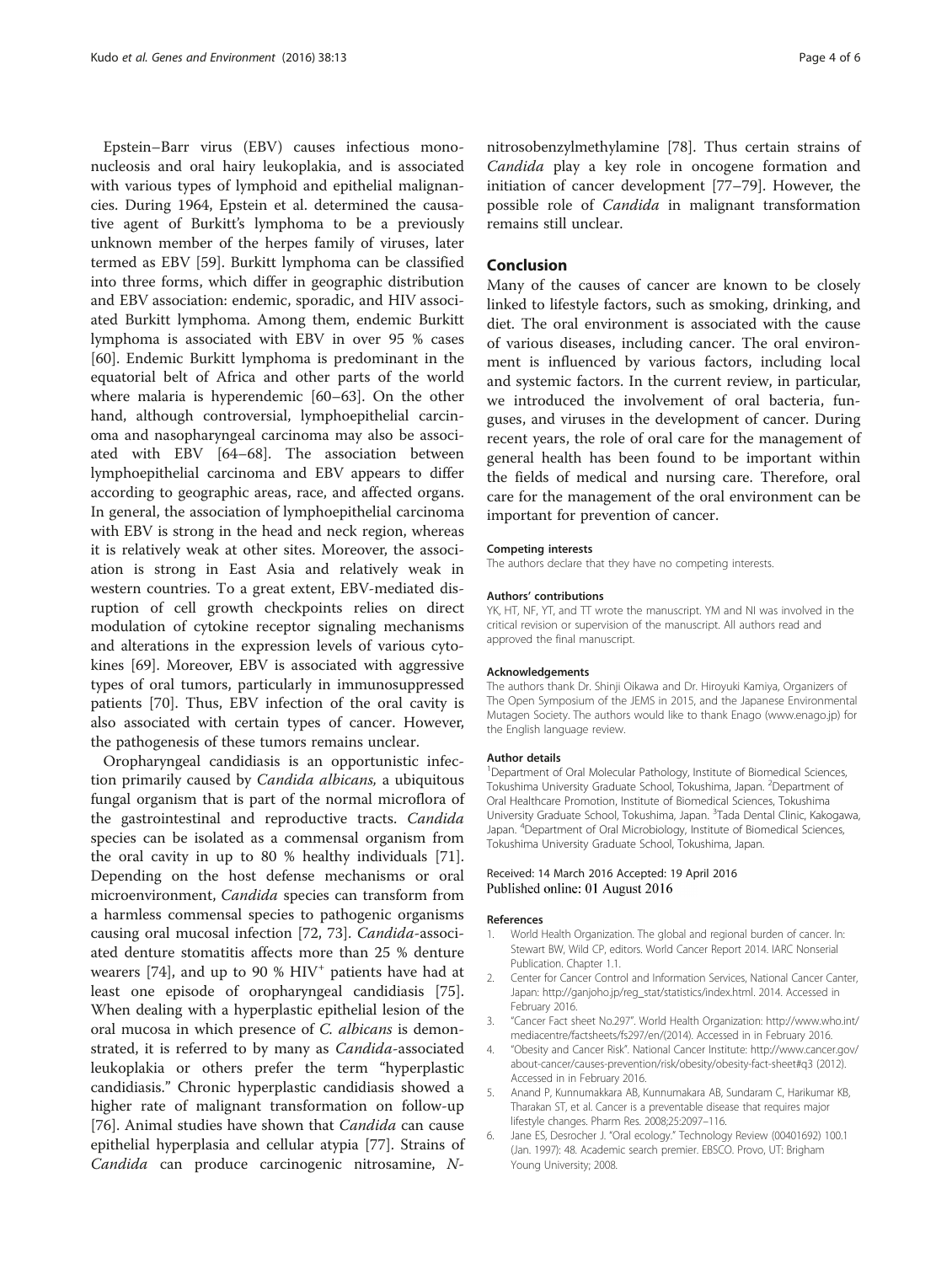- <span id="page-4-0"></span>7. Hajishengallis G, Lamont RJ. Beyond the red complex and into more complexity: The polymicrobial synergy and dysbiosis (PSD) model of periodontal disease etiology. Mol Oral Microbiol. 2012;27:409–19.
- Abiko Y, Sato T, Mayanagi G, Takahashi N. Profiling of subgingival plaque biofilm microflora from periodontally healthy subjects and from subjects with periodontitis using quantitative real-time PCR. J Periodontal Res. 2010;45:389–95.
- 9. Preza D, Olsen I, Willumsen T, Boches SK, Cotton SL, Grinde B, et al. Microarray analysis of the microflora of root caries in elderly. Eur J Clin Microbiol Infect Dis. 2009;28:509–17.
- 10. Meurman J. Oral microbiota and cancer. J Oral Microbiol. 2010;2:1–10.
- 11. Rakoff-Nahoum S. Why cancer and inflammation? Yale J Biol Med. 2006; 79:123–30.
- 12. Pihlstrom BL, Michalowicz BS, Johnson NW. Periodontal diseases. Lancet. 2005;366:1809–20.
- 13. Meyer MS, Joshipura K, Giovannucci E, Michaud DS. A review of the relationship between tooth loss, periodontal disease, and cancer. Cancer Causes Control. 2008;19:895–907.
- 14. Fitzpatrick SG, Katz J. The association between periodontal disease and cancer: a review of the literature. J Dent. 2010;38:83–95.
- 15. Han YW. Fusobacterium nucleatum: a commensal-turned pathogen. Curr Op Microb. 2015;23:141–7.
- 16. Kapatral V, Anderson I, Ivanova N, Reznik G, Los T, Lykidis A, et al. Genome sequence and analysis of the oral bacterium Fusobacterium nucleatum strain ATCC 25586. J Bacteriol. 2002;184:2005–18.
- 17. Signat B, Roques C, Poulet P, Duffaut D. Fusobacterium nucleatum in periodontal health and disease. Curr Issues Mol Biol. 2011;13:25–36.
- 18. Castellarin M, Warren RL, Freeman JD, Dreolini L, Krzywinski M, Strauss J, et al. Fusobacterium nucleatum infection is prevalent in human colorectal carcinoma. Genome Res. 2012;22:299–306.
- 19. Kostic AD, Gevers D, Pedamallu CS, Michaud M, Duke F, Earl AM, et al. Genomic analysis identifies association of Fusobacterium with colorectal carcinoma. Genome Res. 2012;22:292–8.
- 20. Chen W, Liu F, Ling Z, Tong X, Xiang C. Human intestinal lumen and mucosa-associated microbiota in patients with colorectal cancer. PLoS One. 2012;7:e39743.
- 21. McCoy AN, Araujo-Perez F, Azcarate-Peril A, Yeh JJ, Sandler RS, Keku TO. Fusobacterium is associated with colorectal adenomas. PLoS One. 2013;8:e53653.
- 22. Rubinstein MR, Wang X, Liu W, Hao Y, Cai G, Han YW. Fusobacterium nucleatum promotes colorectal carcinogenesis by modulating E-Cadherin/ß-Catenin signaling via its FadA Adhesin. Cell Host Microbe. 2013;14:195–206.
- 23. Kostic AD, Chun E, Robertson L, Glickman JN, Gallini CA, Michaud M, et al. Fusobacterium nucleatum potentiates intestinal tumorigenesis and modulates the tumor-immune microenvironment. Cell Host Microbe. 2013;14:207–15.
- 24. Gur C, Ibrahim Y, Isaacson B, Yamin R, Abed J, Gamliel M, et al. Binding of the Fap2 protein of Fusobacterium nucleatum to human inhibitory receptor TIGIT protects tumors from immune cell attack. Immunity. 2015;42:344–55.
- 25. Nagy KN, Sonkodi I, Szoke I, Nagy E, Newman HN. The microflora associated with human oral carcinomas. Oral Oncol. 1998;34:304–8.
- 26. Mager DL, Haffajee AD, Devlin PM, Norris CM, Posner MR, Goodson JM. The salivary microbiota as a diagnostic indicator of oral cancer: a descriptive, non-randomized study of cancer-free and oral squamous cell carcinoma subjects. J Transl Med. 2005;3:27.
- 27. Ahn J, Segers S, Hayes RB. Periodontal disease, Porphyromonas gingivalis serum antibody levels and orodigestive cancer mortality. Carcinogenesis. 2012;33:1055–8.
- 28. Ahn J, Chen CY, Hayes RB. Oral microbiome and oral and gastrointestinal cancer risk. Cancer Causes Control. 2012;23:399–404.
- 29. Katz J, Onate MD, Pauley KM, Bhattacharyya I, Cha S. Presence of Porphyromonas gingivalis in gingival squamous cell carcinoma. Int J Oral Sci. 2011;3:209–15.
- 30. Michaud DS, Izard J, Wilhelm-Benartzi CS, You DH, Grote VA, Tjønneland A, et al. Plasma antibodies to oral bacteria and risk of pancreatic cancer in a large European prospective cohort study. Gut. 2013;62:1764–70.
- 31. Michaud DS. Role of bacterial infections in pancreatic cancer. Carcinogenesis. 2013;34:2193–7.
- 32. Yao L, Jermanus C, Barbetta B, Choi C, Verbeke P, Ojcius DM, et al. Porphyromonas gingivalis infection sequesters pro-apoptotic Bad through Akt in primary gingival epithelial cells. Mol Oral Microbiol. 2010;25:89–101.
- 33. Yilmaz O. The chronicles of Porphyromonas gingivalis: the microbium, the human oral epithelium and their interplay. Microbiology. 2008;154:2897–903.
- 34. Yilmaz O, Yao L, Maeda K, Rose TM, Lewis EL, Duman M, et al. ATP scavenging by the intracellular pathogen Porphyromonas gingivalis inhibits P2X7-mediated host-cell apoptosis. Cell Microbiol. 2008;10:863–75.
- 35. Yilmaz O, Sater AA, Yao L, Koutouzis T, Pettengill M, Ojcius DM. ATPdependent activation of an inflammasome in primary gingival epithelial cells infected by Porphyromonas gingivalis. Cell Microbiol. 2010;12:188–98.
- 36. Singh A, Wyant T, Anaya-Bergman C, Aduse-Opoku J, Brunner J, Laine ML, et al. The capsule of Porphyromonas gingivalis leads to a reduction in the host inflammatory response, evasion of phagocytosis, and increase in virulence. Infect Immun. 2011;79:4533–42.
- 37. Choi CH, Spooner R, DeGuzman J, Koutouzis T, Ojcius DM, Yilmaz O. Porphyromonas gingivalis-nucleoside-diphosphate-kinase inhibits ATPinduced reactive-oxygen-species via P2X7 receptor/NADPH-oxidase signaling and contributes to persistence. Cell Microbiol. 2013;15:961–76.
- 38. Groeger S, Domann E, Gonzales JR, Chakraborty T, Meyle J. B7-H1 and B7- DC receptors of oral squamous carcinoma cells are upregulated by Porphyromonas gingivalis. Immunobiology. 2011;216:1302–10.
- 39. Inaba H, Sugita H, Kuboniwa M, et al. (2013) Porphyromonas gingivalis promotes invasion of oral squamous cell carcinoma through induction of proMMP9 and its activation. Cell Microbiol. 2013;16:131–45.
- 40. Mao S, Park Y, Hasegawa Y, Tribble GD, James CE, Handfield M, et al. Intrinsic apoptotic pathways of gingival epithelial cells modulated by Porphyromonas gingivalis. Cell Microbiol. 2007;9:1997–2007.
- 41. Yilmaz O, Jungas T, Verbeke P, Ojcius DM. Activation of the phosphatidylinositol 3-kinase/Akt pathway contributes to survival of primary epithelial cells infected with the periodontal pathogen Porphyromonas gingivalis. Infect Immun. 2004;72:3743–51.
- 42. Bouquot NDA. Oral and maxillofacial pathology. 2nd ed. Philadelphia: Saunders Elsevier; 2002. p. 5055–08.
- 43. Zur Hausen H, De Villiers EM. Human papillomaviruses. Annu Rev Microbiol. 1994;48:427–47.
- 44. Howley PM. Papillomavirinae: the viruses and their replication. In: Fields BN, Knipe DM, Howley PM, editors. Fundamental virology. Philadelphia: Lippincott-Raven; 1996. p. 947–78.
- 45. Laimins LA. The biology of human papillomaviruses: from warts to cancer. Infect Agents Dis. 1993;2:74–86.
- 46. Zur Hausen H. Papillomaviruses causing cancer: evasion from host-cell control in early events in carcinogenesis. J Natl Cancer Inst. 2000;92:690–8.
- 47. Chaturvedi AK, Engels EA, Pfeiffer RM, Hernandez BY, Xiao W, Kim E, et al. Human papillomavirus and rising oropharyngeal cancer incidence in the United States. J Clin Oncol. 2011;29:4294–301.
- 48. Chenevert J, Chiosea S. Incidence of human papillomavirus in oropharyngeal squamous cell carcinomas: now and 50 years ago. Hum Pathol. 2012;43:17–22.
- 49. Garnaes E, Kiss K, Andersen L, Therkildsen MH, Franzmann MB, Filtenborg-Barnkob B, et al. A high and increasing HPV prevalence in tonsillar cancers in Eastern Denmark, 2000–2010: the largest registry-based study to date. Int J Cancer. 2015;136:2196–203.
- 50. Mirghani H, Amen F, Moreau F, Lacau SGJ. Do high-risk human papillomaviruses cause oral cavity squamous cell carcinoma? Oral Oncol. 2015;51:229–36.
- 51. D'Souza G, Agrawal Y, Halpern J, Bodison S, Gillison ML. Oral sexual behaviors associated with prevalent oral human papillomavirus infection. J Infect Dis. 2009;199:1263–9.
- 52. Frisch M, Hjalgrim H, Jaeger AB, Biggar RJ. Changing patterns of tonsillar squamous cell carcinoma in the United States. Cancer Causes Control. 2000; 11:489–95.
- 53. Chenevert J, Seethala RR, Barnes EL, Chiosea SI. Squamous cell carcinoma metastatic to neck from an unknown primary: the potential impact of modern pathologic evaluation on perceived incidence of human papillomavirus-positive oropharyngeal carcinoma prior to 1970. Laryngoscope. 2012;122:793–6.
- 54. Zur HH. Papillomaviruses and cancer: from basic studies to clinical application. Nat Rev Cancer. 2002;2:342–50.
- 55. Doorbar J, Quint W, Banks L, Bravo IG, Stoler M, Broker TR, et al. The biology and life-cycle of human papillomaviruses. Vaccine. 2012;30 Suppl 5:F55–70.
- 56. Huibregtse JM, Beaudenon SL. Mechanism of HPV E6 proteins in cellular transformation. Semin Cancer Biol. 1996;7:317–26.
- 57. Kubbutat MH, Vousden KH. Role of E6 and E7 oncoproteins in HPV-induced anogenital malignancies. Semin Virol. 1996;7:295–304.
- 58. Moody CA, Laimins LA. Human papillomavirus oncoproteins: pathways to transformation. Nat Rev Cancer. 2010;10:550–60.
- 59. Epstein MA, Achong BG, Barr YM. Virus particles in cultured lymphoblasts from Burkitt's lymphoma. Lancet. 1964;15:702–3.